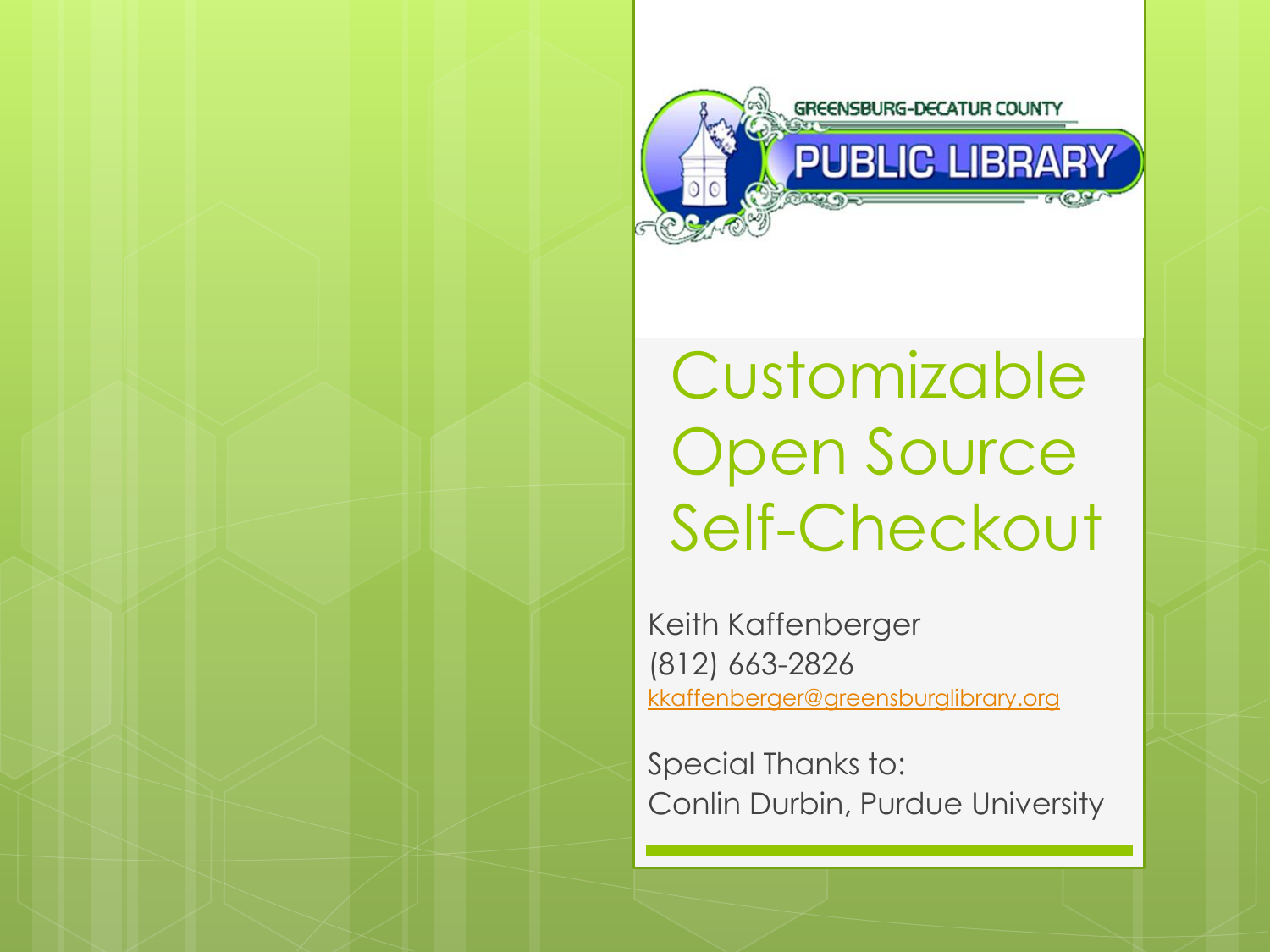# Table of Contents

**o** Overview

**o** Comparison to Evergreen Self Checkout **Site** 

Where to Get Started, How to Get Help

**o** Technical Details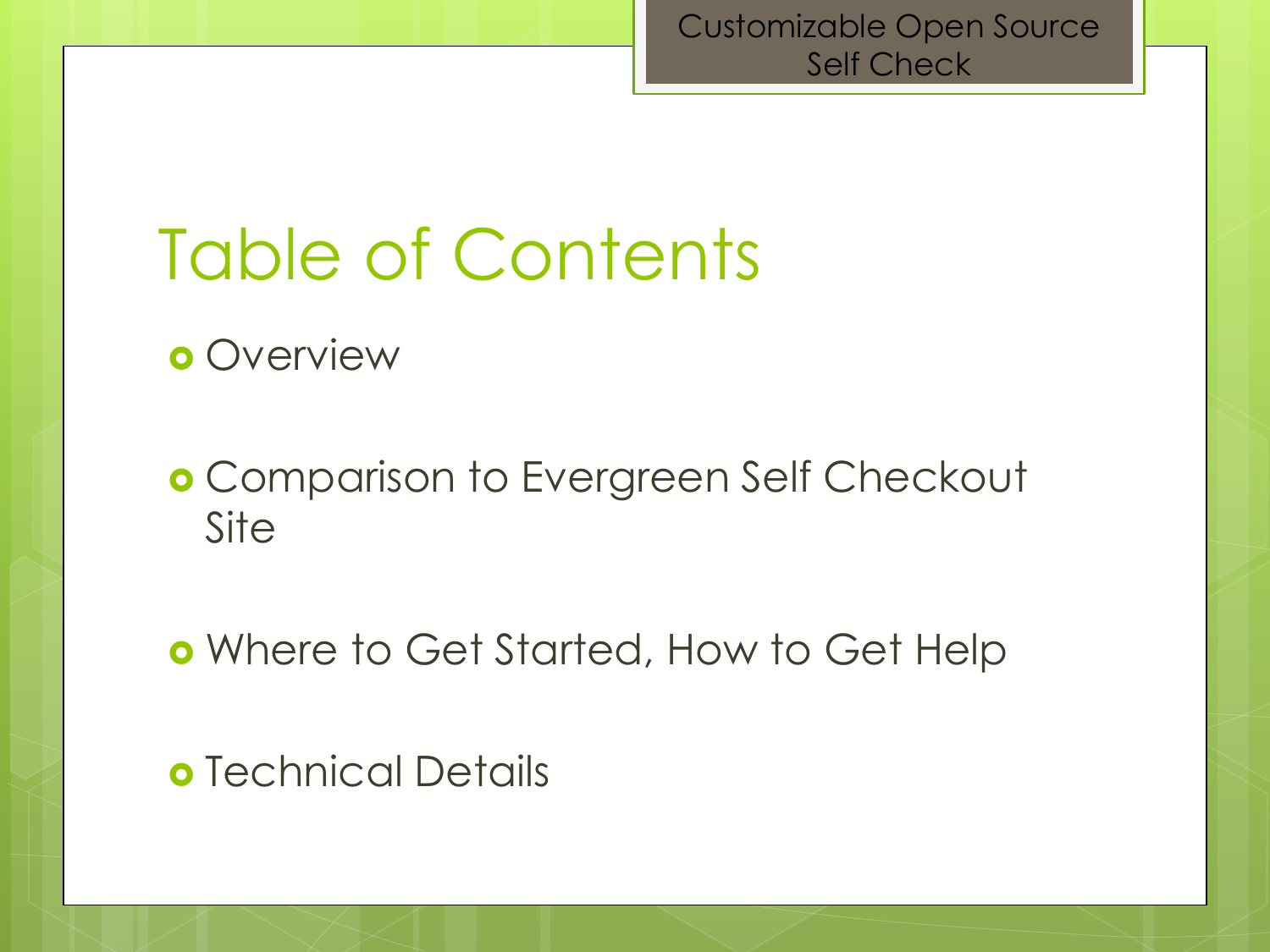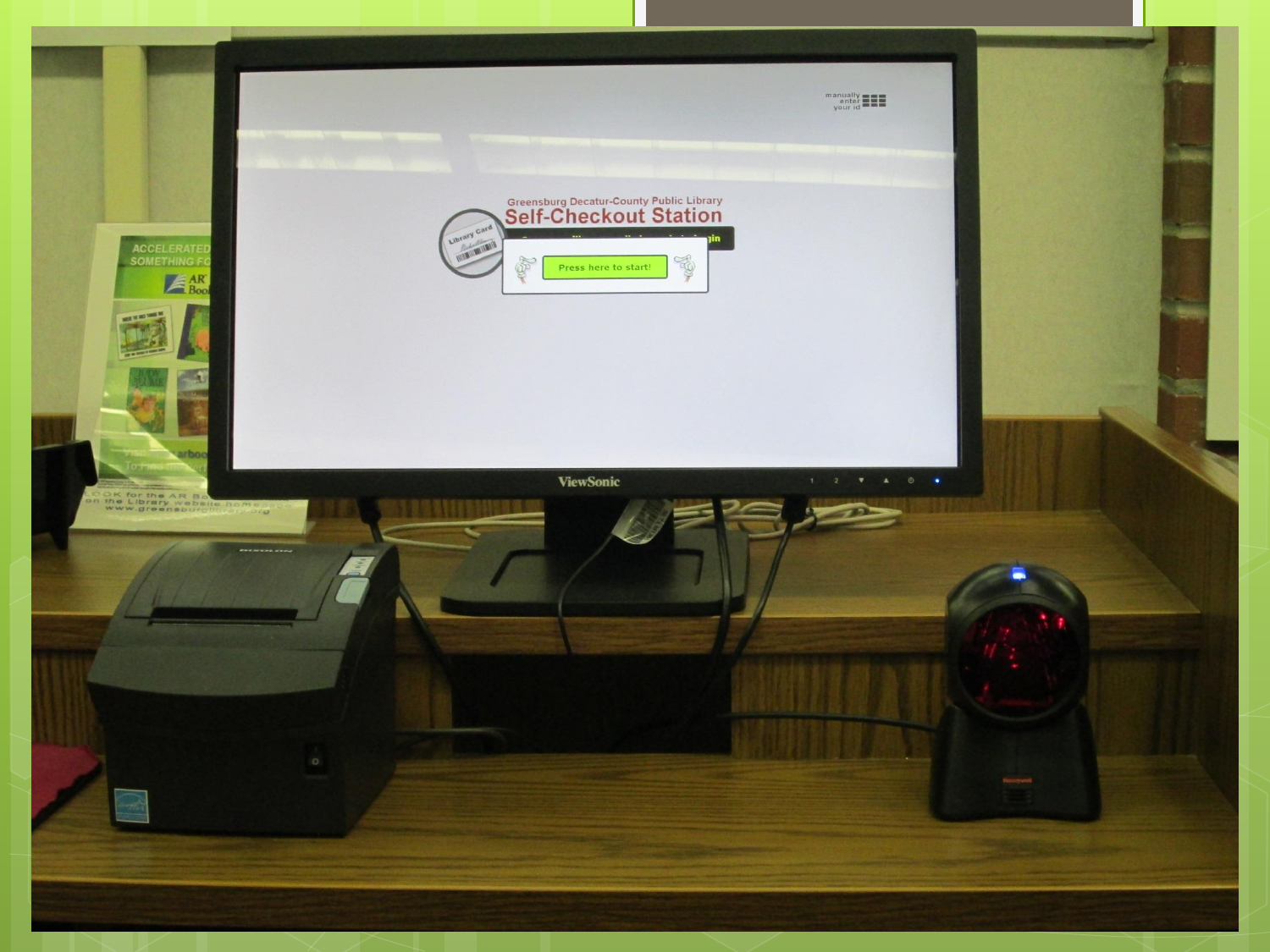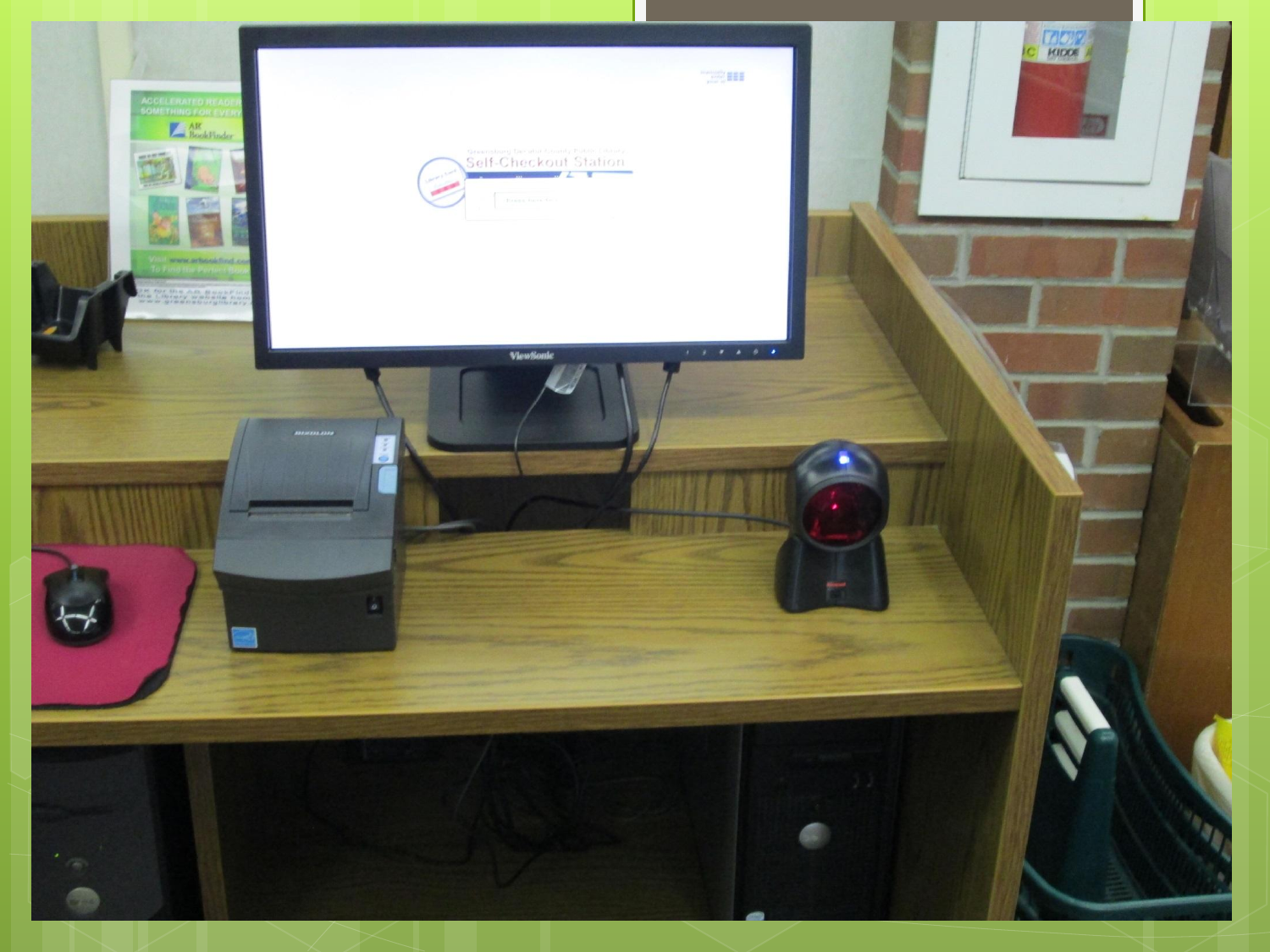### **Greensburg Decatur-County Public Library Self-Checkout Station**

Scan your library card's barcode to begin

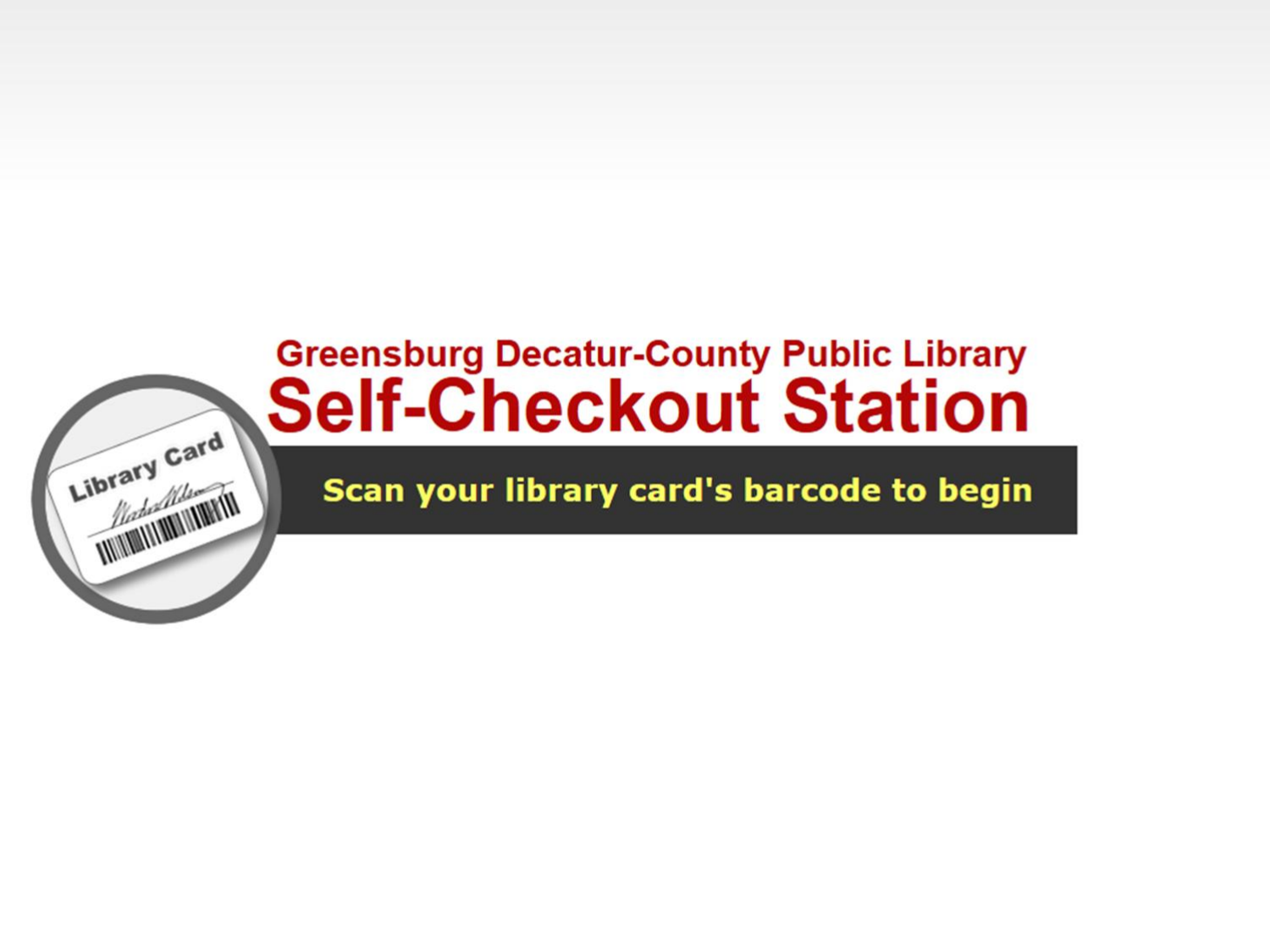### **Welcome KEITH J KAFFENBERGER!**

#### Scan an item's barcode to continue

(most barcodes are on the back of the item)

**Cancel** 

**LEEK**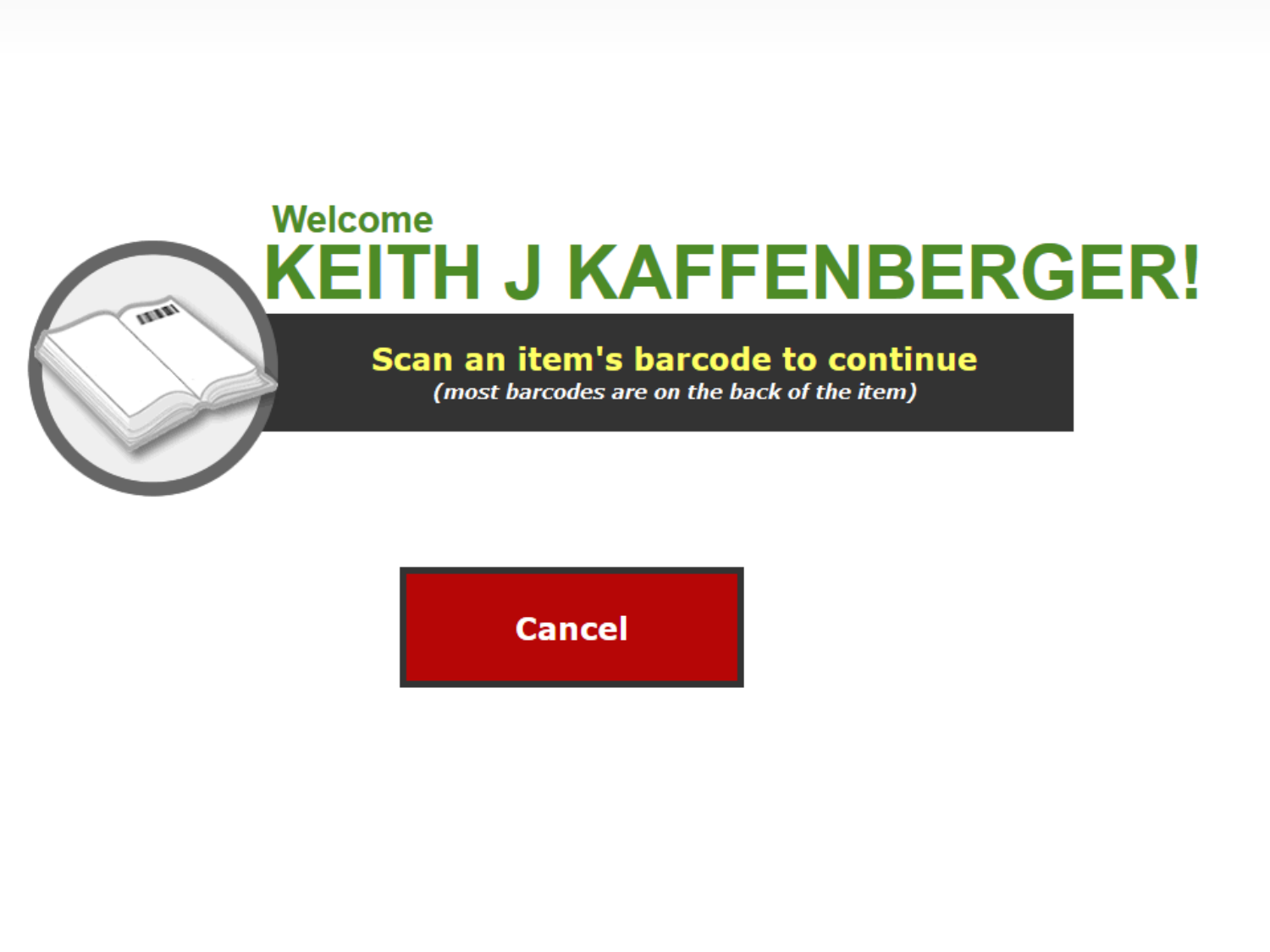Welcome KEITH! Checkouts: 3 | Available Holds: 0 | Fines: \$0.0 | Overdues: 0

| <b>Items Checked Out Today</b>            |           |
|-------------------------------------------|-----------|
| <b>Title</b>                              | Due Date  |
| <b>Columbo The Complete Fifth Season</b>  | 5/14/2013 |
| <b>Columbo The Complete Fourth Season</b> | 5/14/2013 |

**Print Receipt Email Receipt No Receipt**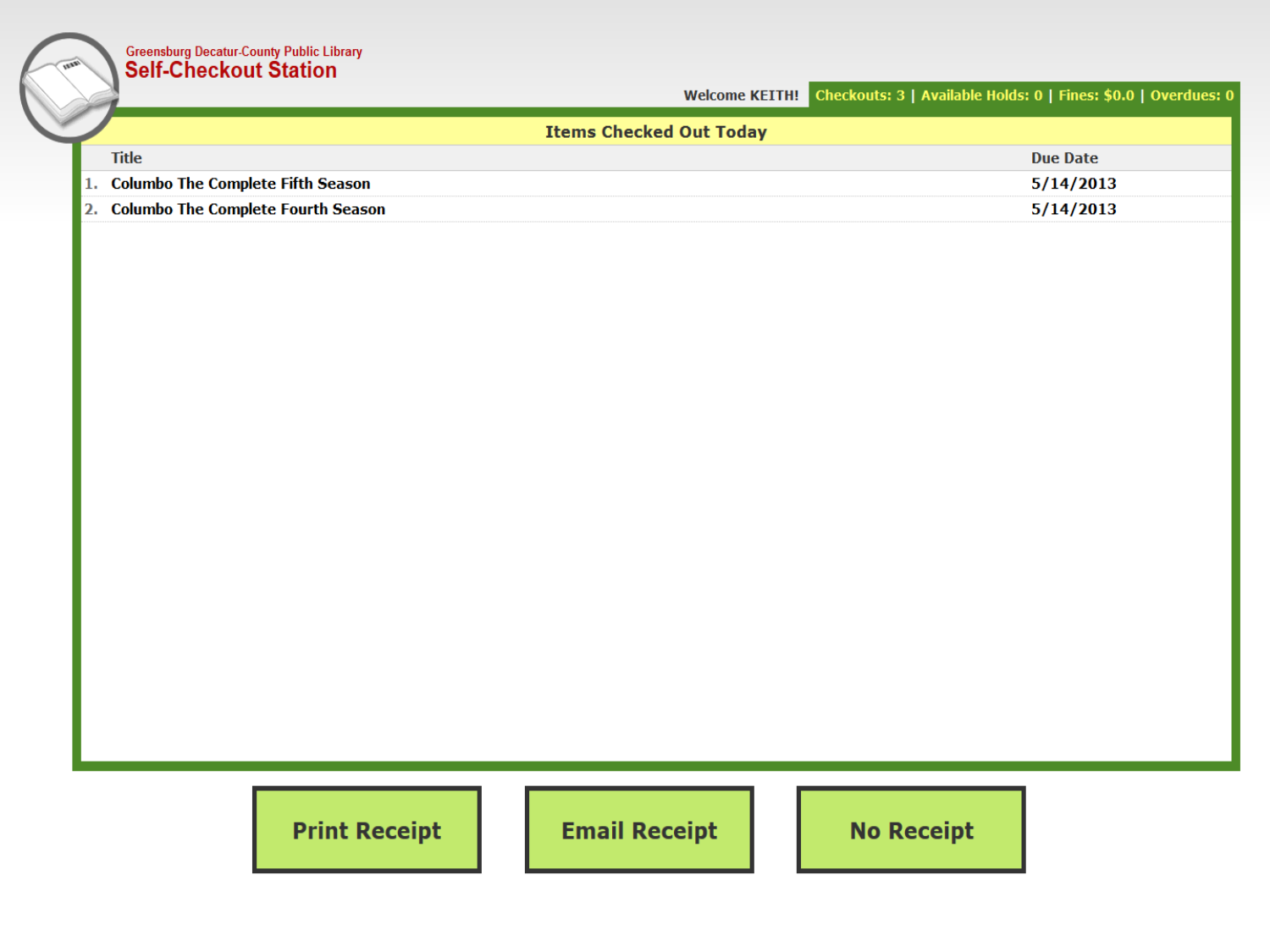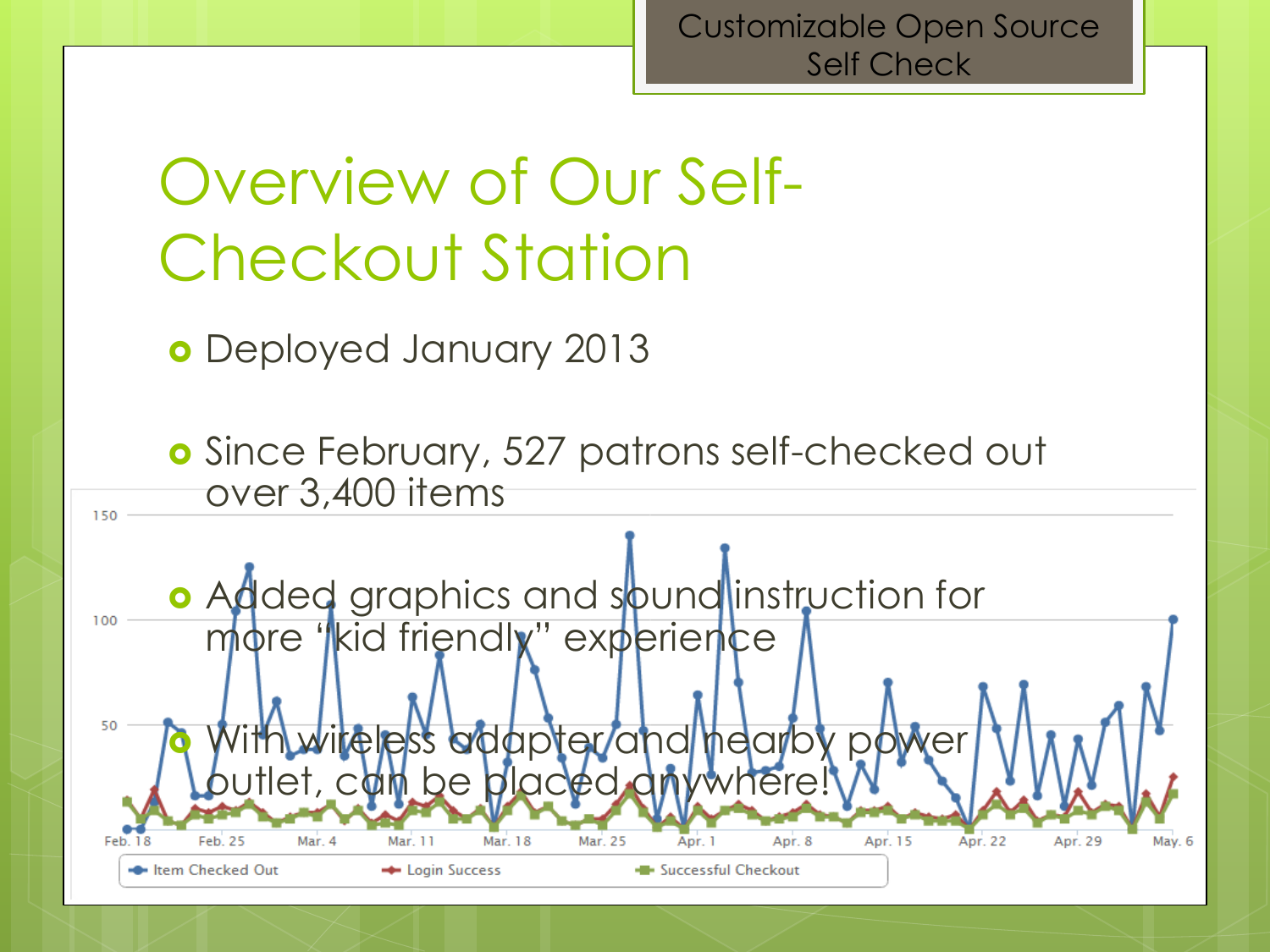Comparison to Evergreen Self-Checkout: Advantages

**o** Completely customizable

Allows e-mail receipts

Allows manual ID entry (optional)

Built-in statistics logging (technically)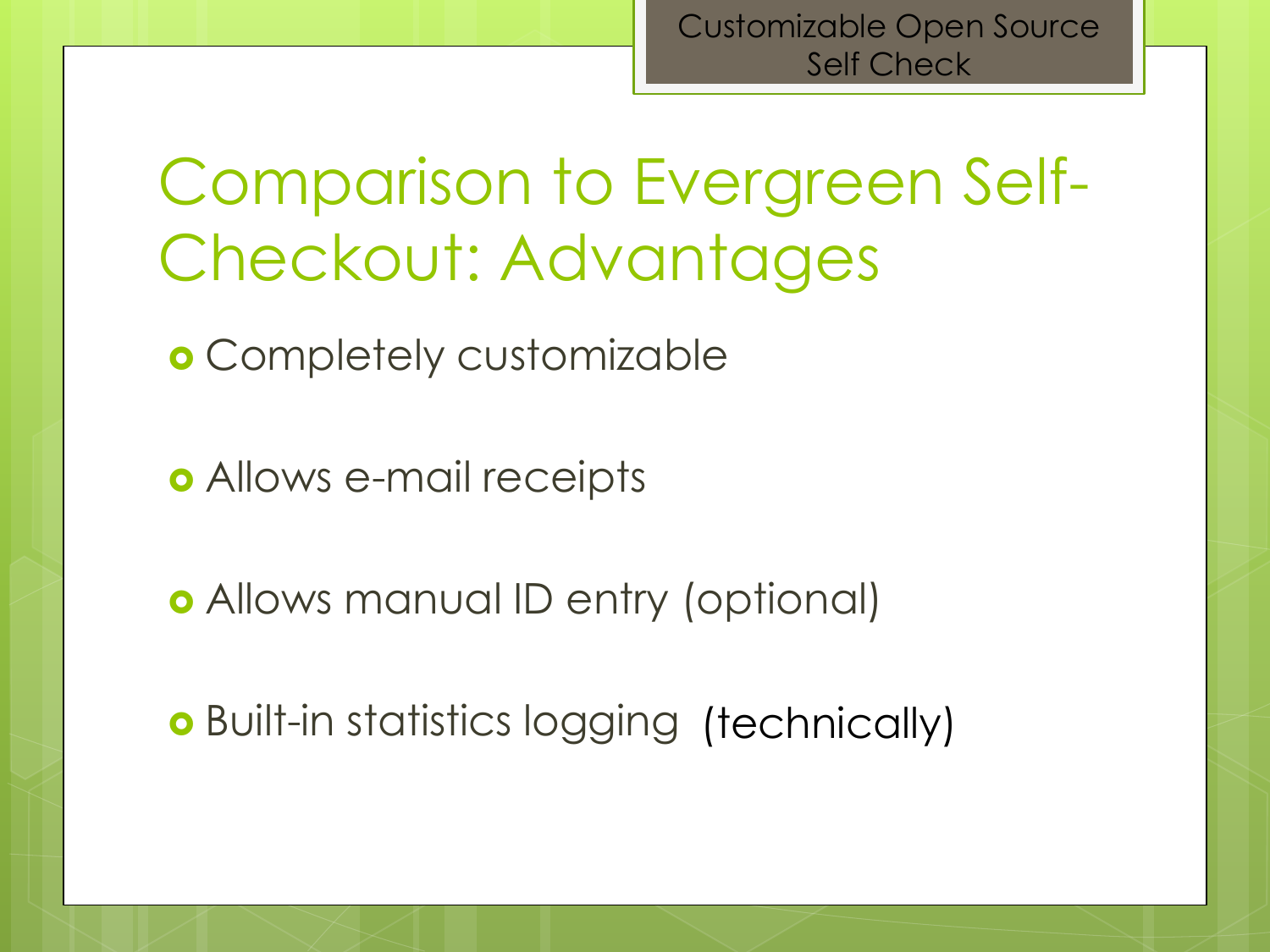Comparison to Evergreen Self-Checkout: Disadvantages

o Not supported by Evergreen tech support

More setup involved

Less detail available on checkout screen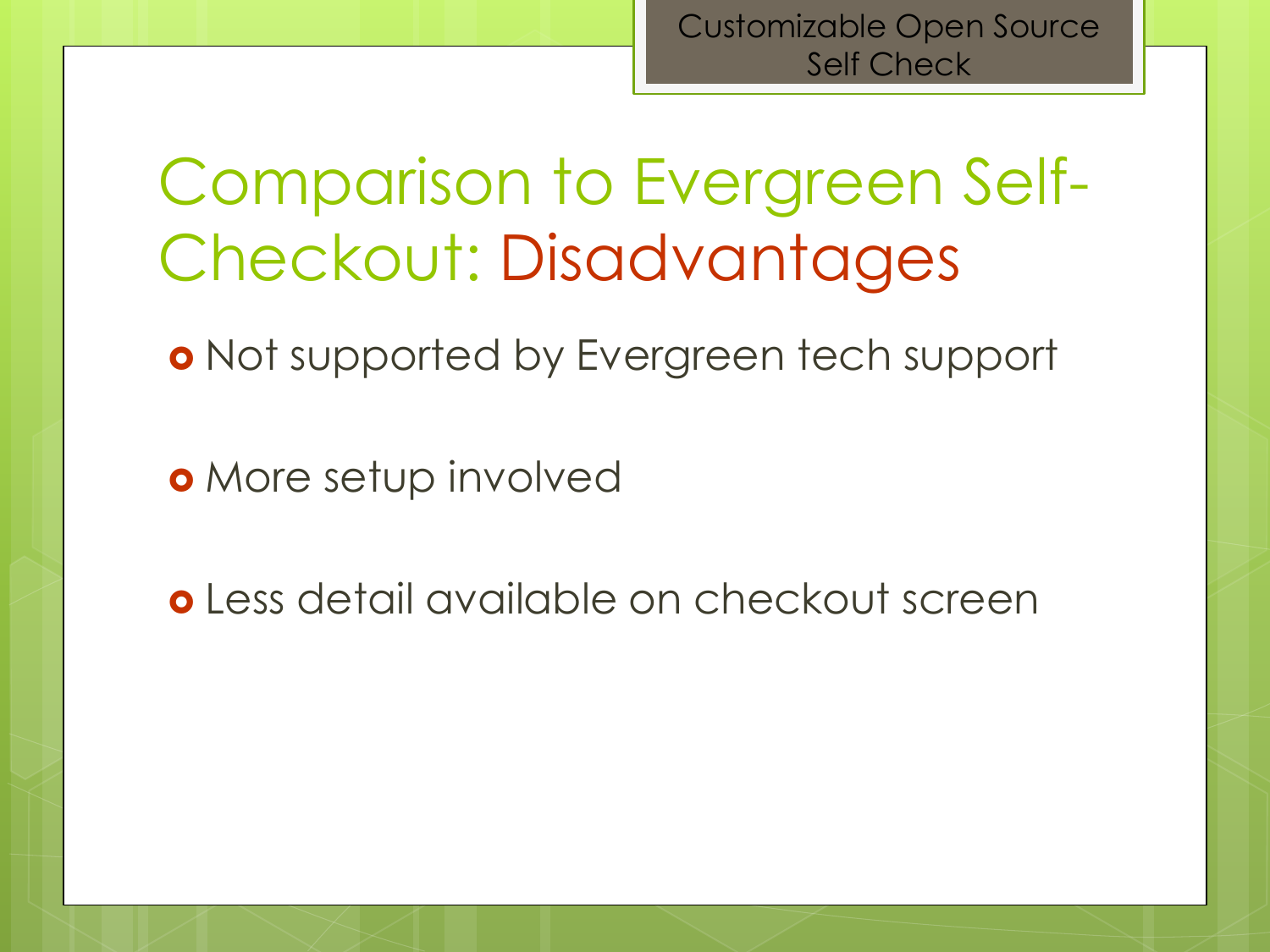## Where to Get Started, How to Get Help

- **o** Please ask me any questions you would like! kkaffenberger@greensburglibrary.org (812) 663-2826
- **o** Compilation of various resources to get started <http://www.greensburglibrary.org/selfcheck>

**o** Teton County Library Build Your Own Self-Checkout Guide [http://tclib.org/index.php/books/pages\\_tutorials/](http://tclib.org/index.php/books/pages_tutorials/libraries_create_your_own_stand_alone_self-checker/) libraries create your own stand alone self[checker/](http://tclib.org/index.php/books/pages_tutorials/libraries_create_your_own_stand_alone_self-checker/)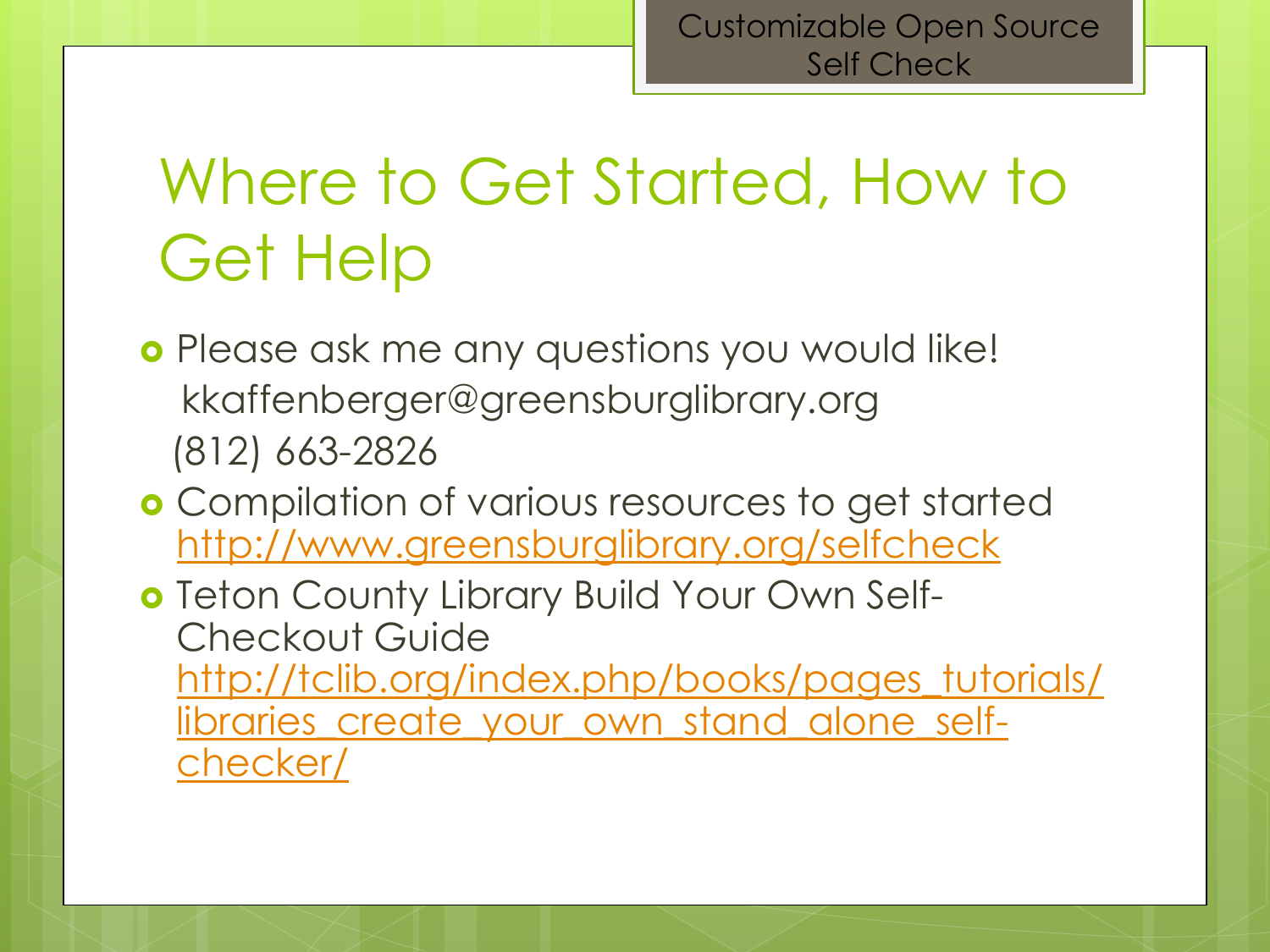## Where to Get Started, How to Get Help (cont'd.)

- Download the Evergreen-specific selfcheckout software: [https://code.google.com/p/evergreen-fork](https://code.google.com/p/evergreen-fork-open-source-self-check/)[open-source-self-check/](https://code.google.com/p/evergreen-fork-open-source-self-check/)
- Download the original self-checkout software (and ask Eric Melton questions): [https://code.google.com/p/open-source](https://code.google.com/p/open-source-self-check/)[self-check/](https://code.google.com/p/open-source-self-check/)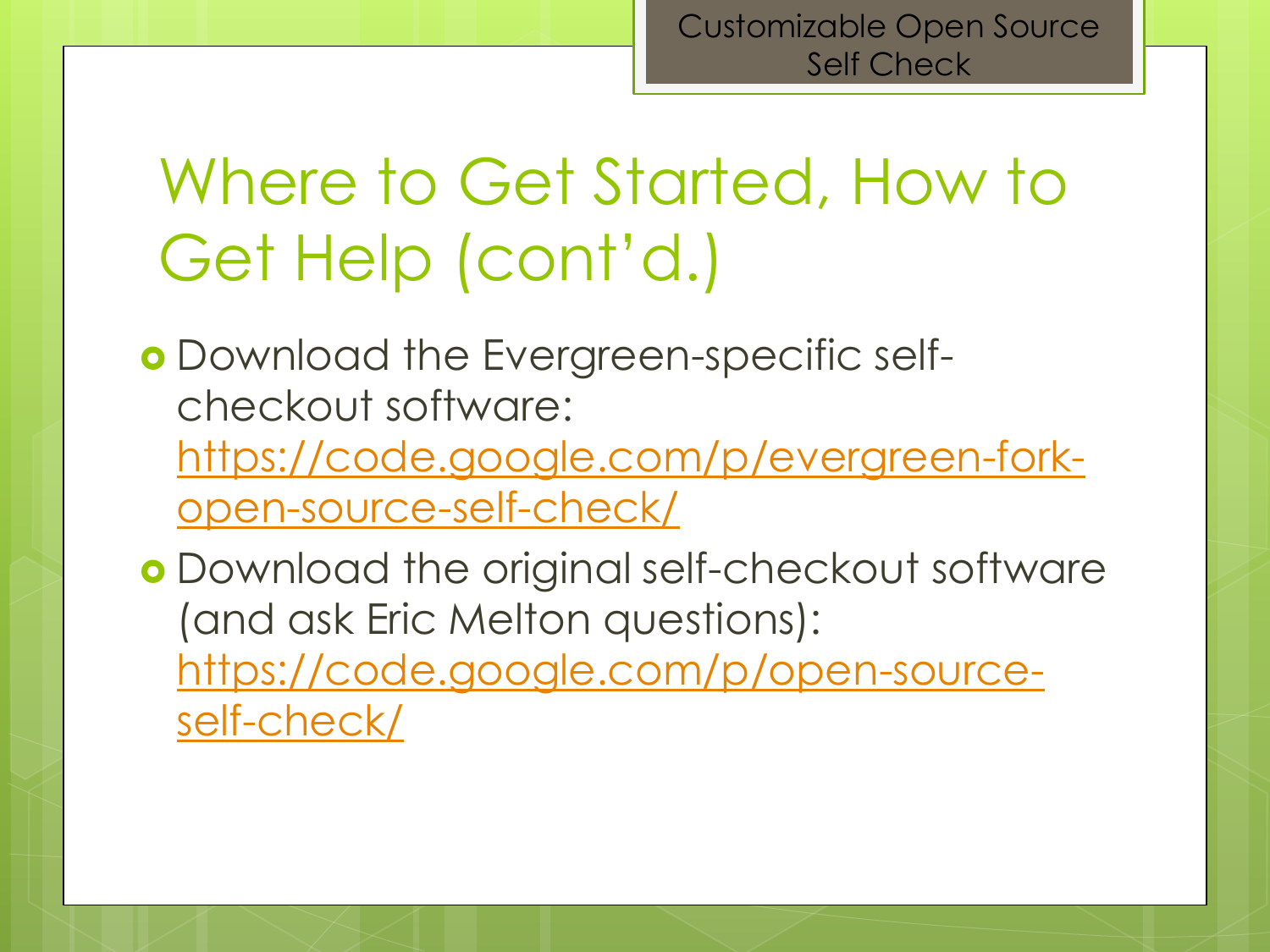## Technical Details

- Runs off an installed PHP server powered by WAMP
- **o** Can optionally be hosted on any website that allows socket creation with PHP installed
- Software is built with a combination of HTML, CSS, PHP, and JavaScript
- Updates/changes can be done via Remote Desktop
- **o** Can be secured so that only trusted IP addresses can connect